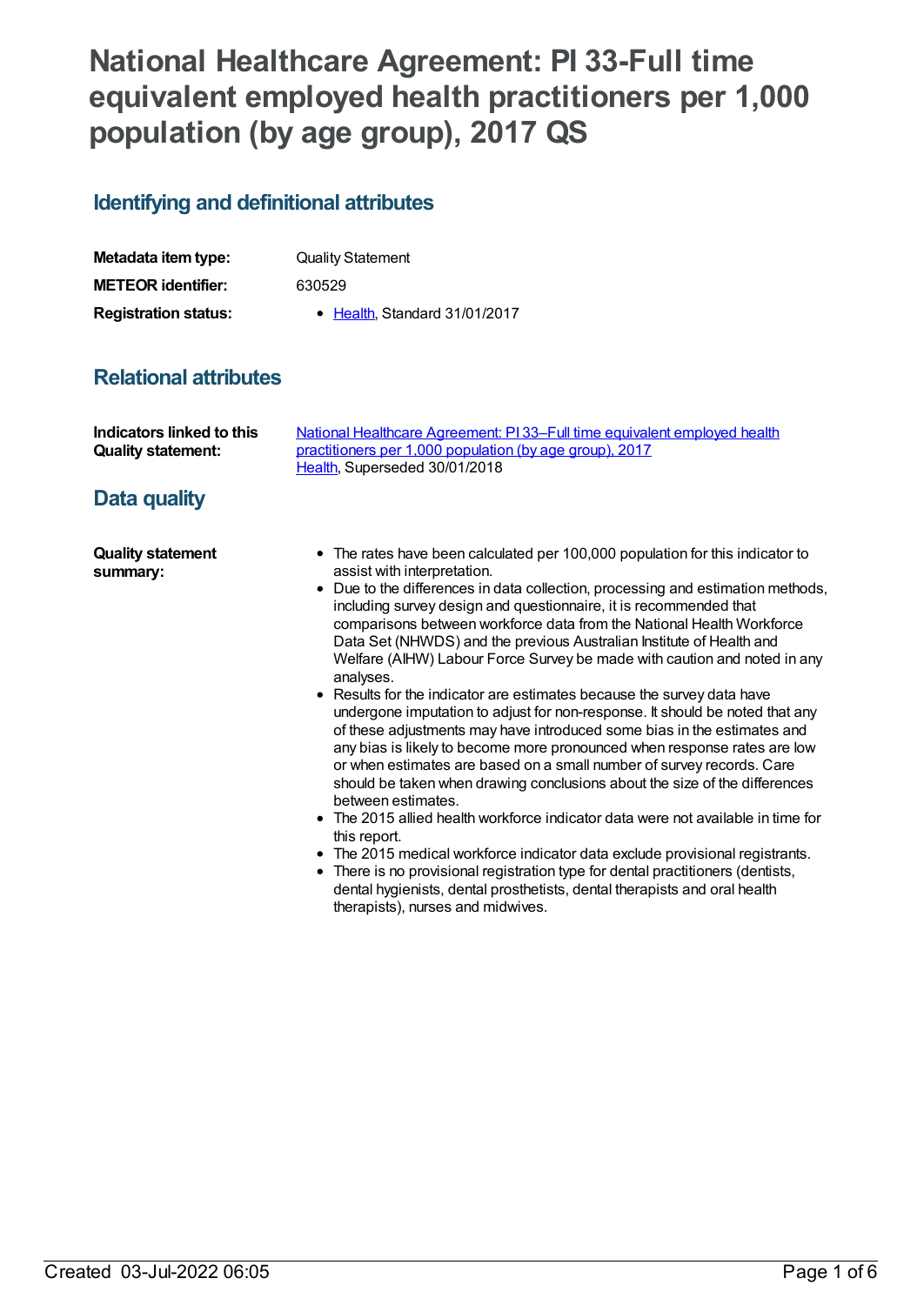| Institutional environment: | The Australian Institute of Health and Welfare (AIHW) has calculated this indicator<br>using estimates derived from the National Health Workforce Data Set (NHWDS).<br>The NHWDS is developed through the collaboration of 3 agencies.                                                                                                                                                                                                                                                                                      |
|----------------------------|-----------------------------------------------------------------------------------------------------------------------------------------------------------------------------------------------------------------------------------------------------------------------------------------------------------------------------------------------------------------------------------------------------------------------------------------------------------------------------------------------------------------------------|
|                            | The Australian Health Practitioner Regulation Agency (AHPRA) is the organisation<br>responsible for the implementation of the National Registration and Accreditation<br>Scheme (NRAS) across Australia, including collecting registration data and<br>administering the workforce surveys.                                                                                                                                                                                                                                 |
|                            | Health Workforce Australia was responsible for the development of the health<br>workforce surveys until its closure by the Australian Government on 6 August 2014.<br>The Australian Government Department of Health now performs this function. The<br>Department of Health is a federal government agency that has a diverse set of<br>responsibilities reflected in their vision statement: Better health and wellbeing for all<br>Australians, now and for future generations.                                          |
|                            | The AIHW receives registration and survey data from the AHPRA. The registration<br>and workforce survey data are combined, cleansed and adjusted for non-response<br>to form the NHWDS, and the findings reported by profession. AIHW is the data<br>custodian of the NHWDS. These data are used for workforce planning, monitoring<br>and reporting.<br>The AIHW is an independent corporate Commonwealth entity within the Health<br>portfolio, which is accountable to the Parliament of Australia through the Minister. |
| <b>Timeliness:</b>         | For further information, see the AIHW website.<br>National Health Workforce Data Set:<br>The NHWDS for each of the registered professions will be produced annually<br>during the national registration renewal process. Each profession will also be<br>administered a Workforce Survey as part of the registration renewal process.                                                                                                                                                                                       |
|                            | - Medical practitioners 2015<br>The NHWDS: medical practitioners is produced annually from information collected<br>by the national registration renewal process, conducted between 1 July and 30<br>September each year, including the collection of the Medical Workforce Survey.                                                                                                                                                                                                                                         |
|                            | - Nurses and midwives 2015<br>The NHWDS: nurses and midwives is produced annually from information collected<br>by the national registration renewal process, conducted between 1 April and<br>31 May each year, including the collection of the Nursing and Midwifery Workforce<br>Survey.                                                                                                                                                                                                                                 |
|                            | - Allied health practitioners 2015<br>The NHWDS: allied health practitioners is produced annually from information<br>collected by the national registration renewal process, conducted between<br>1 September and 30 November each year, including the collection of the<br>profession-specific workforce surveys. Data were not available in time to be<br>included this year.                                                                                                                                            |
|                            | Practitioners with limited registration are due for renewal on the anniversary of their<br>first registration and can thus renew and complete a survey at any time through the<br>year.                                                                                                                                                                                                                                                                                                                                     |
|                            | This data set includes the dental practitioner workforce, which is comprised of<br>dentists, dental hygienists, dental prosthetists, dental therapists and oral health<br>therapists.                                                                                                                                                                                                                                                                                                                                       |
| <b>Accessibility:</b>      | Published products available on the <b>AIHW</b> website include workforce online<br>webpages, survey questionnaires and supplementary detailed tables. User guides<br>to the data sets are available on request from the AIHW.                                                                                                                                                                                                                                                                                              |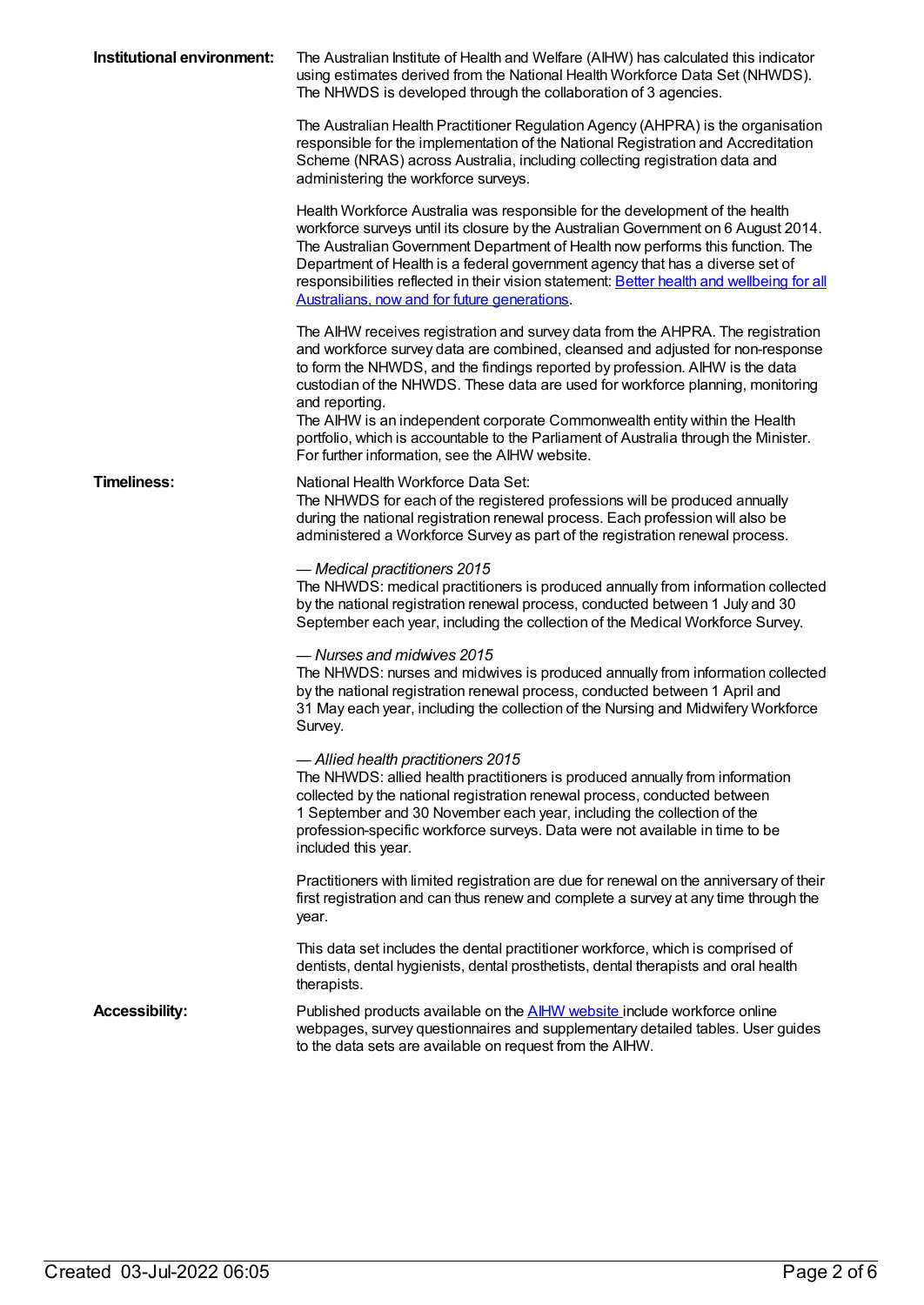**Interpretability:** Explanatory information for the Medical Workforce Survey, Dental Workforce Survey and the Nursing and Midwifery Workforce Survey is contained in the published online webpages, supplementary detailed tables and data quality statements to the data set for each profession. For the allied health professions, information about their workforce surveys is available in the National Health Workforce Data Set: allied health practitioners data quality statement. This includes collection method, scope and coverage, survey response, imputation and weighting procedures, and assessment of data quality (including comparison with other data sources).

> These are available via the AIHW website and readers are advised to read caveat information to ensure appropriate interpretation of the performance indicator.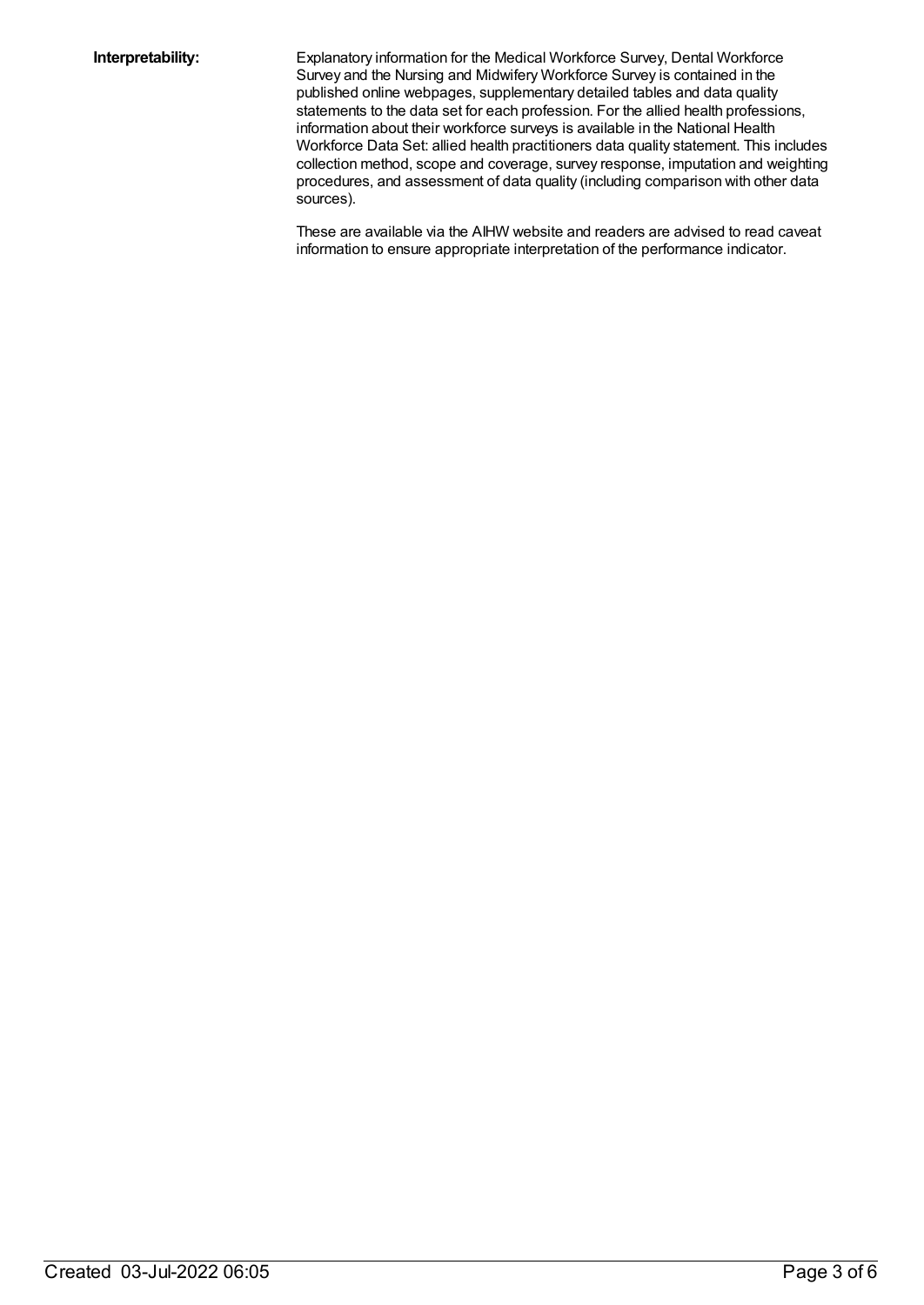**Relevance:** Medical practitioners, nurses/midwives and allied health practitioners are required by law to be registered with their relevant national board to practise in Australia. All medical practitioners, nurses/midwives and nominated allied health practitioners must complete the formal registration renewal form(s) to practise in Australia. This is the compulsory component of the renewal process. The exception is Aboriginal and Torres Strait Islander health practitioners in the allied health workforce; where those who are not required by their employer to use the title 'Aboriginal and Torres Strait Islander health practitioner', 'Aboriginal health practitioner' or 'Torres Strait Islander health practitioner' are not required to be registered, and can continue to work using their current titles (e.g. 'Aboriginal health worker', 'drug and alcohol worker' and 'mental health worker').

> The health workforce surveys for each of these professions is voluntary and only practitioners who renew their registration receive a questionnaire for completion. New registrants will not receive a survey form until they renew their registration the following year, during the registration renewal period. Practitioners with registration type of 'Limited' (referred to as 'limited registration') are due for renewal on the anniversary of their first registration and can thus renew and complete a survey at any time through the year.

National Health Workforce Data Set: medical practitioners 2015: The NHWDS: medical practitioners 2015 contain registration details of all registered medical practitioners in Australia, at 30 September on the annual renewal date. Data were extracted from the AHPRA database at the end of November of the same year. The NHWDS also contains workforce data of respondents obtained from the Medical Workforce Survey 2015.

National Health Workforce Data Set: nurses and midwives 2015: The NHWDS: nurses and midwives 2015 contain registration details of all registered nurses/midwives in Australia at 31 May on the annual renewal date. Data were extracted from the AHPRA database at the end of November of the same year. The NHWDS also contains workforce data obtained from the Nursing and Midwifery Workforce Survey 2015.

National Health Workforce Data Set: allied health practitioners 2015: The NHWDS: allied health practitioners 2015 was not yet available but contains registration details of all registered allied health practitioners in Australia, at 30 November on the annual renewal date. Data were extracted from the AHPRA database at the end of January the following year. The NHWDS also contains workforce data obtained from each profession-specific health workforce survey.

Allied health professions not in the National Registration and Accreditation Scheme are not included in the data set (e.g. sonographers and optical technicians).

The dental practitioner workforce data are part of the NHWDS: allied health practitioners 2015. The dental practitioner workforce is comprised of 5 types of practitioners: dentists, dental hygienists, dental prosthetists, dental therapists and oral health therapists. Dental practitioners may register in more than 1 practitioner type, resulting in double counting of practitioners. For the purposes of this indicator, data for the dental practitioner workforce is for dentists only—the other practitioner types are excluded.

Indicator data reported for allied health practitioners are comparable from 2013 to 2015. The same professions are included in all years. And, data for these years will not include dental practitioners which are reported separately. However, indicator data for allied health practitioners are not comparable between 2012 and 2013. Due to transitional arrangements with the migration of data from state and territorybased systems to NRAS, in 2012, many medical radiation practitioners in Queensland, Western Australia and Tasmania were not required to renew their registrations and, as a result did not complete a workforce survey. As a consequence, data for Queensland, Western Australia and Tasmania for this profession are excluded from the indicator data for allied health practitioners.

For the same reason, occupational therapists inQueensland, Western Australia and South Australia are excluded from the indicator data for allied health practitioners in 2012.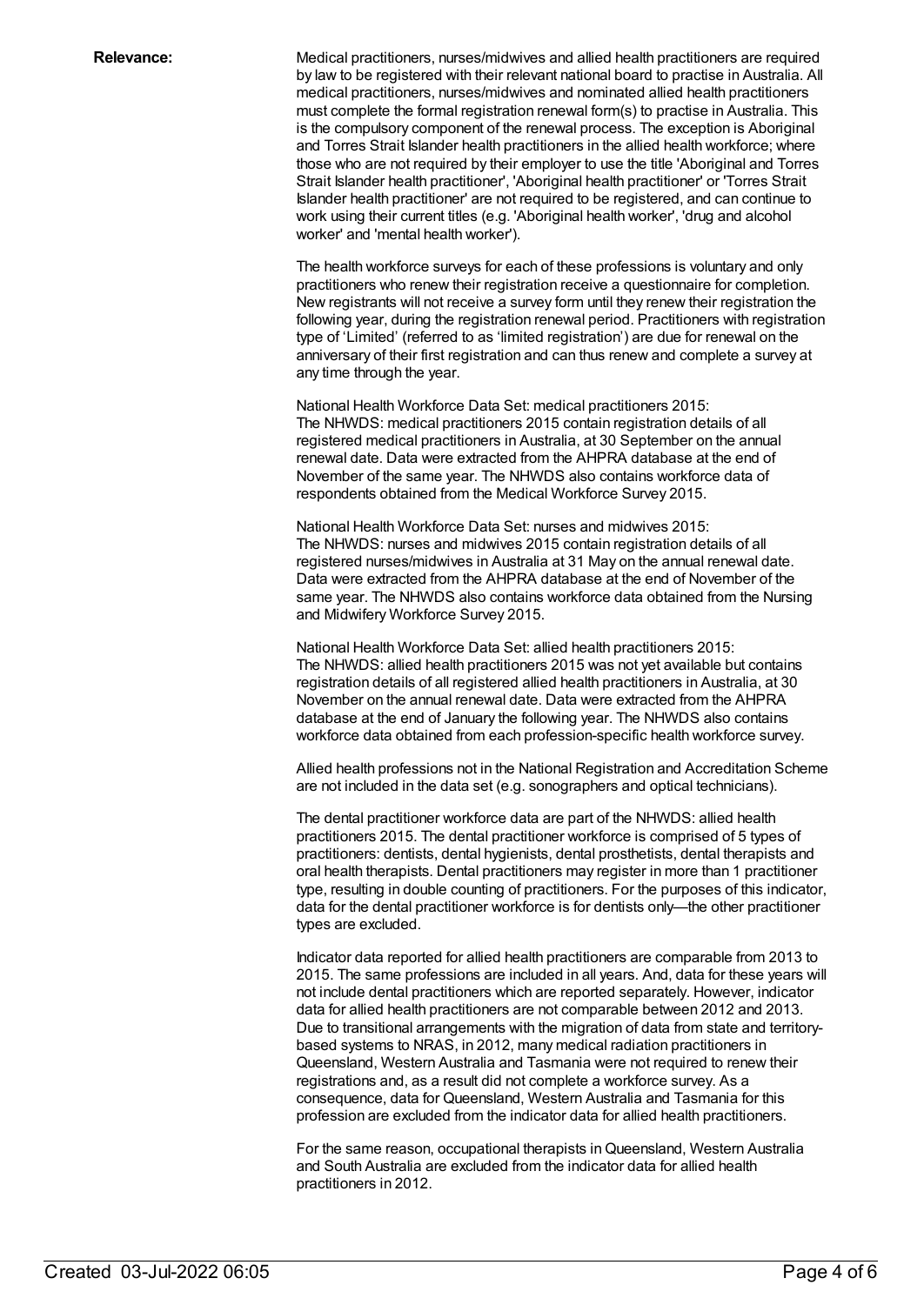**Accuracy:** Data manipulation and estimation processes:

The registration and workforce survey data for each health profession are combined, cleansed and adjusted for non-response to form the NHWDS. The cleaning and editing procedures included range and logic checks, clerical scrutiny at unit record level, and validation of unit record and aggregate data.

Imputation methods are used to account for item non-response and survey nonresponse. In 2013, the methodology for survey non-response was changed from a weighting-based methodology to a randomised sequential hot deck-based imputation.

It should be noted that both of these kinds of non-response is likely to introduce some bias in the estimates and any bias is likely to become more pronounced when response rates are low or when estimates are based on a small number of records. Care should be taken when drawing conclusions about the size of the differences between estimates.

As a result of the estimation method to adjust for non-response, numbers of medical practitioners, nurses/midwives or allied health practitioners may have been in fractions, but have been rounded to whole numbers for this indicator. The full-time equivalent rate calculations are based on rounded numbers.

Registration data from the National Registration and Accreditation Scheme (NRAS):

Registration details were migrated from the respective state and territory professional board (or council) for practitioners with registrations expiring after the official AHPRA closing date for their profession.

Some data items previously collected by the AIHW Labour Force Surveys are now collected by the NRAS. However, some data quality issues due to migrated data items from the respective state and territory health profession boards may have affected the weighting method.

Medical practitioners, nurses/midwives and allied health practitioners who reside overseas have been included with practitioners whose state or territory of principal practice and state or territory of main job, respectively, could not be determined.

#### Health Workforce Survey:

In 2013, the online survey questionnaire included for the first time electronic sequencing of questions to automatically guide the respondent to the next appropriate question based on previous responses to questions.

The online survey questionnaire prior to 2013 and in the paper version of the questionnaire, respondents may have made inconsistent responses by not correctly following the sequencing instructions.

The *order* of the response categories for some questions may have also impacted on the accuracy of the information captured. In addition, there was variation in some responses between the online and paper surveys.

#### NHWDS data by profession:

The following should be noted when comparing state and territory indicator data:

- the data include employed professionals who did not state or adequately describe their state of principal practice and employed professionals who reside overseas. The national estimates include this group.
- *National Health Workforce Data Set: medical practitioners 2015*: the overall response rate (excludes provisional registrants) of medical practitioners for 2015 was 92.2%.
- *National Health Workforce Data Set: nurses and midwives 2015*: the overall response rate of nurses and midwives for 2015 was 89.6%.

The response rate excludes provisional registrants.